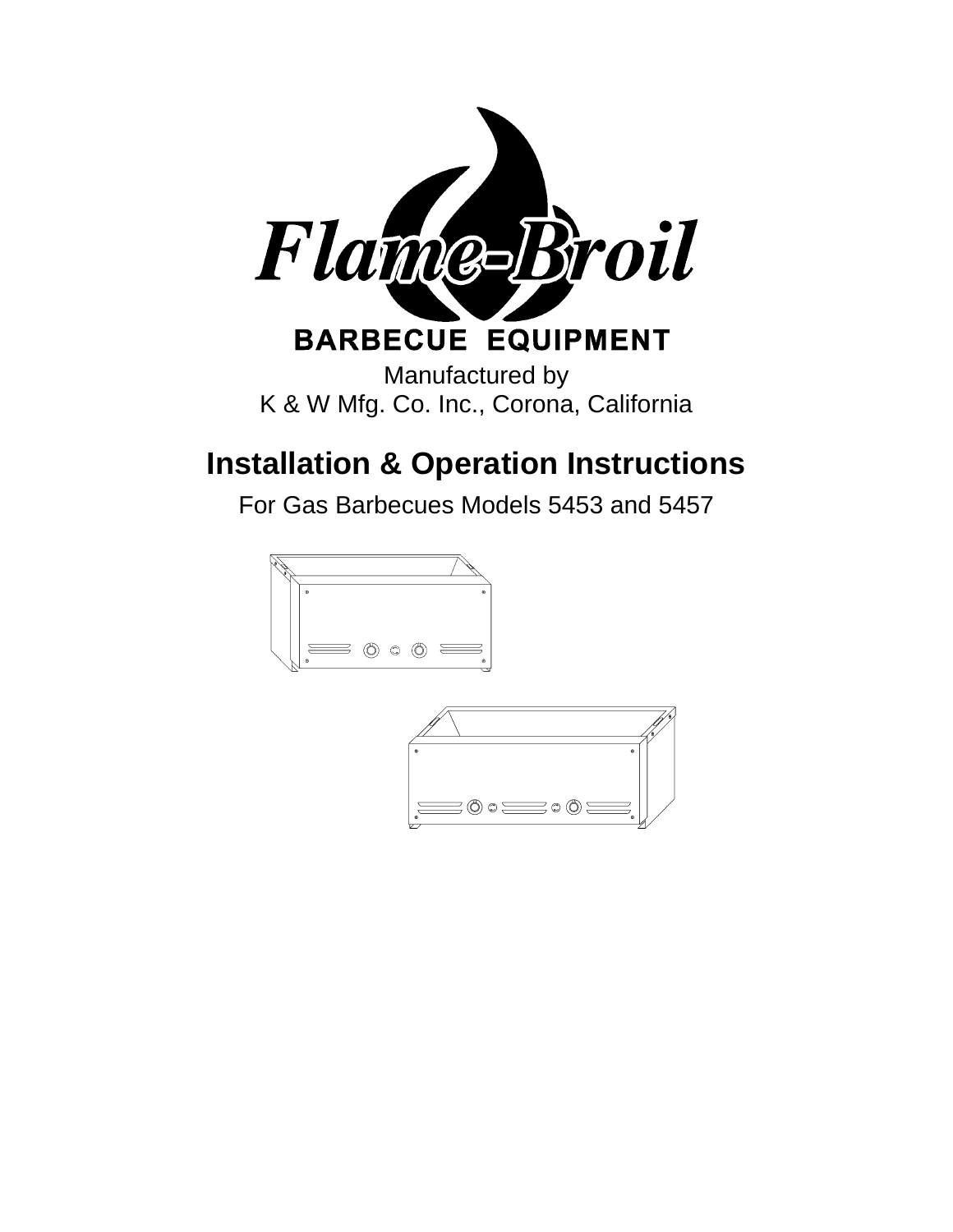## **A Note to You**

Thank you for buying a Flame-Broil barbecue grill. To ensure that you enjoy your barbecue equipment for many years, we developed these instructions. They contain valuable information about how to install, operate and maintain your barbecue equipment. Please read them carefully.

Keep this booklet and your sales receipt together in a safe place for future reference. It is important for you to save your sales receipt showing the date of purchase. Proof of purchase will assure you of warranty service.

If you need assistance or service, you can reach us at:

K & W Mfg. Co., Inc. 23107 Temescal Canyon Road Corona CA 92883-5045 Phone: 909-277-3300 FAX: 909-277-2070 www.k-and-w-mfg.com

Happy Barbecuing!

## **Limited Warranty**

K & W Mfg. Co., Inc. warrants Flame-Broil Barbecue Equipment to be free from defects in design, materials, and workmanship at the time of manufacture.

For a period of five (5) years following purchase, K & W Mfg. Co., Inc. will repair or replace, at the discretion of K & W Mfg. Co., Inc., any Flame-Broil Barbecue unit found to be defective by K & W Mfg. Co., Inc. or their authorized representative. This warranty does not cover the normal wear and tear that occurs from operation of the unit, nor does it including neglect or abuse. The Flame-Broil Barbecue unit must be installed and operated in accordance with the installation and operating instructions of K & W Mfg. Co., Inc., and any local area building and fire codes. K & W Mfg. Co., Inc. shall not be responsible for any indirect, incidental, or other damage.

In order claim remedy under the five-year warranty, the unit must be returned to the factory, at the owner's expense, with a copy of the purchase receipt. If the unit is found to be defective, K & W Mfg. Co., Inc. will repair or replace the unit at their discretion, and return the unit to the owner at the company's expense.

At any time, K & W Mfg. Co., Inc. will repair or replace any Flame-Broil Barbecue unit, returned to the factory at the owner's cost, for a cost of no more that half of the current suggested retail price of the most similar current model.

## **Unpacking your Barbecue**

When you unpack your barbecue unit, you should find:

- The main body of the barbecue unit with the burner(s) installed
- A drip tray at the bottom of the unit
- A box inserted into the inner liner of the barbecue unit. This box should contain:
	- These instructions
	- $\checkmark$  Two small hex-head orifices for converting from natural gas to propane (LP).
	- $\sqrt{ }$  Two smaller cooking grills
	- $\checkmark$  One larger briquet grate
	- Three or four bags of stainless steel Broilettes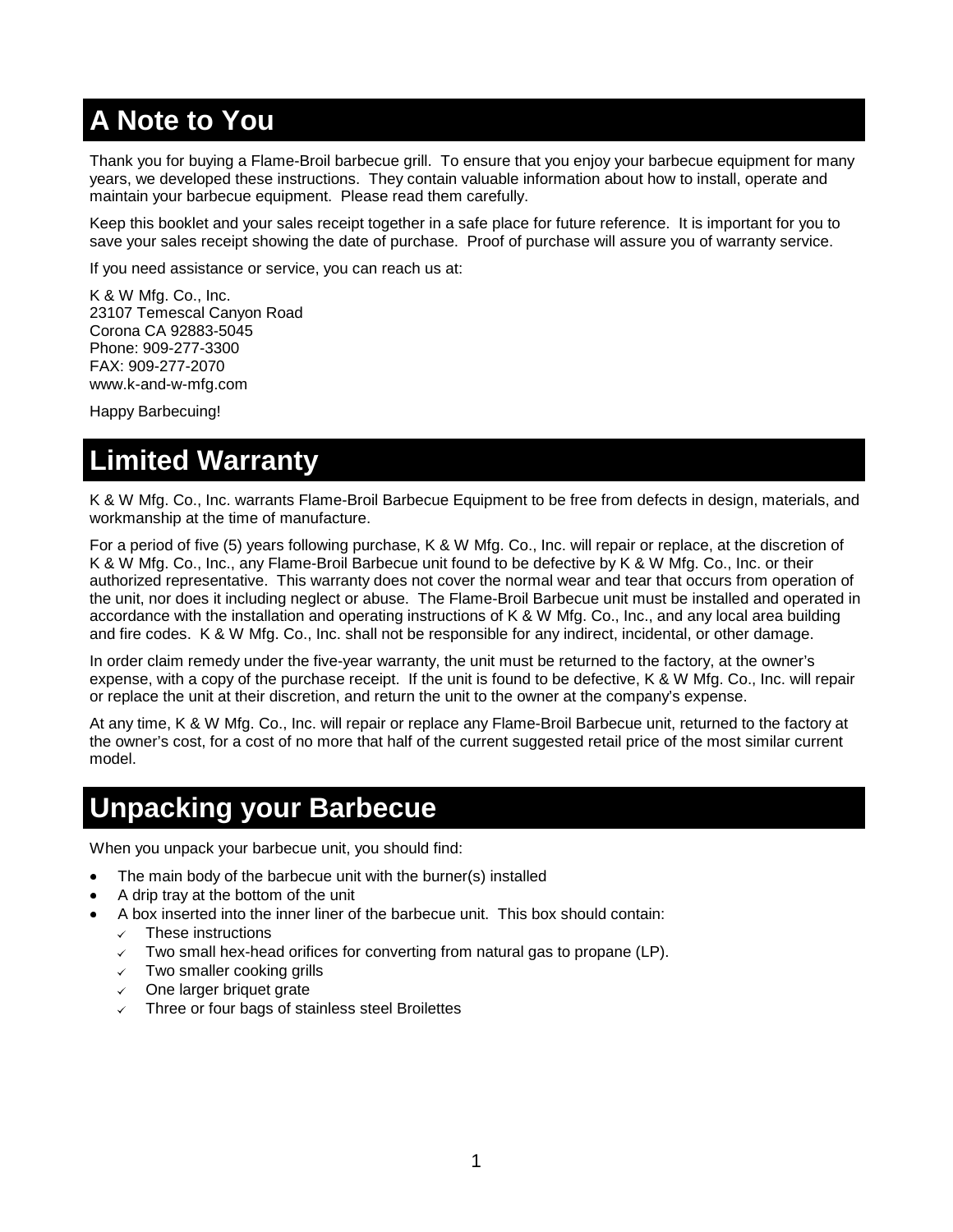# **1 Installation**

#### **1.1 Setting up your stand or enclosure**

Flame-Broil barbecue equipment may be installed in many different types of enclosures or stands. If you are planning to build a permanent enclosure and/or change your gas plumbing, it is highly recommended that you check with your local building department concerning building codes and permits. The following diagram will provide you with the dimensions your equipment needs to fit its enclosure or stand.



#### **1.1.1 Combustible Materials**

Our barbecue units are intended for use in masonry or other fireproof locations. **They are not insulated**. They should **never** be in contact with any combustible materials.

While operating your barbecue equipment, you should be at least **2 feet** from any combustible house sidings. In addition, you should **never** operate your barbecue equipment under a roof overhang or patio cover made from combustible materials.

#### **1.1.2 Drainage**

Allowing water to pool in and around your barbecue equipment will increase the normal wear and tear to the components, and lower their life expectancy. We recommend that you provide for drainage when building your enclosure so that water will not pool underneath the barbecue, or inside the enclosure.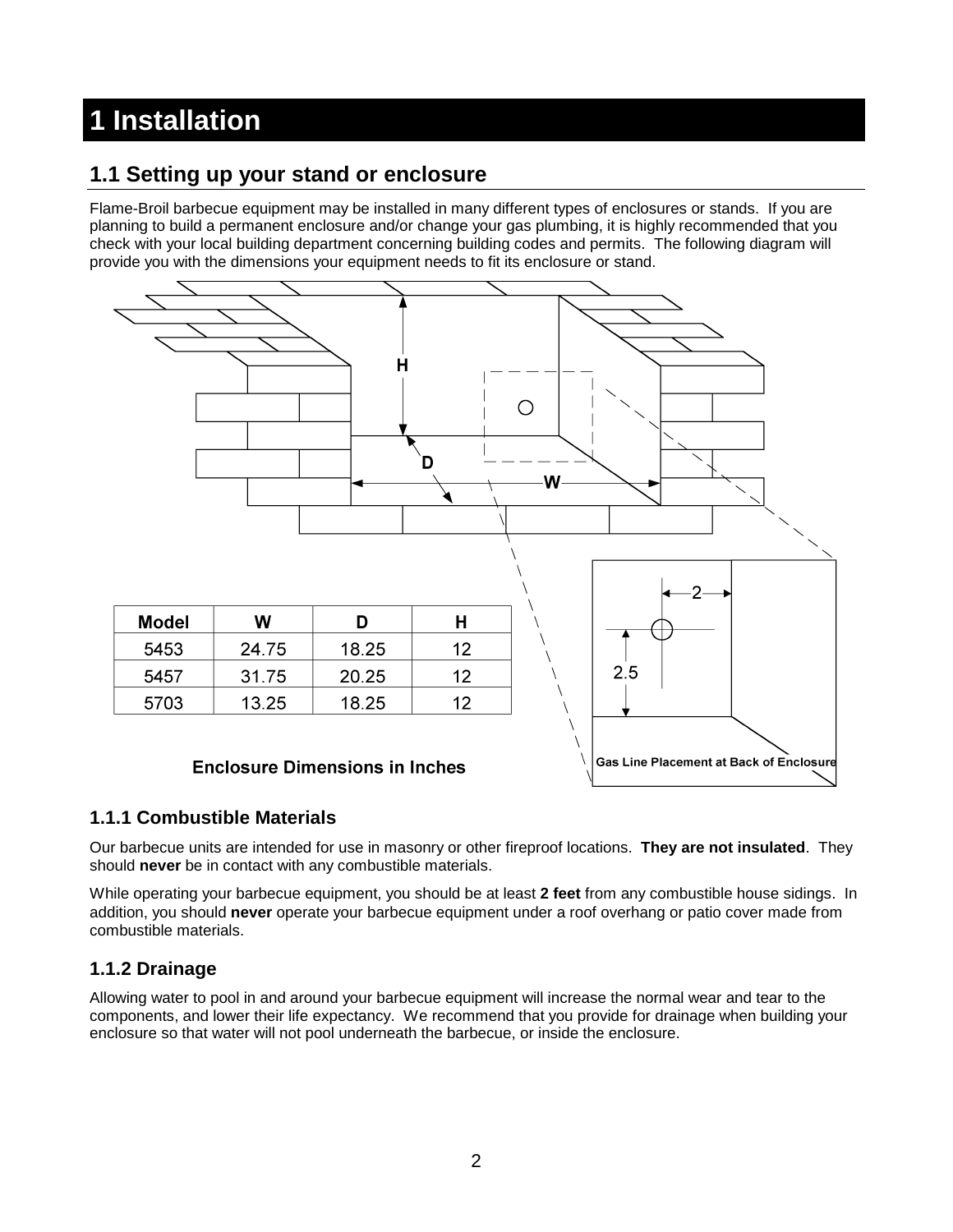#### **1.1.3 Ventilation**

Blockage of fresh airflow into and around your barbecue equipment will cause overheating, poor combustion and possible damage to components. There is an air space at the bottom of the barbecue units, below the face. This air space must remain open for your barbecue equipment to operate properly.

Our barbecues are also designed to vent though the cooking grill area. Therefore, air must be allowed to flow though the top of the unit. Only use a Flame-Broil barbecue accessory to cover the cooking grill area.





CAUTION: Propane, also known as LP, is a gas that is heavier than the surrounding air. You should not store your propane bottle in an area that can trap any escaping gas. This means that your storage area must be vented at the level of the base of your tank.

### **1.2 Gas Connections**

Please study this connection information carefully. If you do not feel confident about making these connections yourself, please get help from a professional plumber or gas appliance installer before proceeding.

Be sure to use pipe tape or pipe joint compound approved for gas when making your connections. Check all connections for leaks with a soapy solution (50% water / 50% detergent) before lighting the barbecue unit for the first time. Bubbles indicate a leak that must be repaired before proceeding.

We recommend that you remove the face of the unit for easier access. Be sure to remove all of the loose components and accessories from the unit. Next, you remove the knobs by pulling them straight out from the face. Then, remove the four screws retaining the face to the frame. Carefully lift the face away from the frame. (Occasionally, we need to add spacers between the face and the frame to ensure that the cooking grills will fit correctly. Be sure to save any spacers you may find there.)

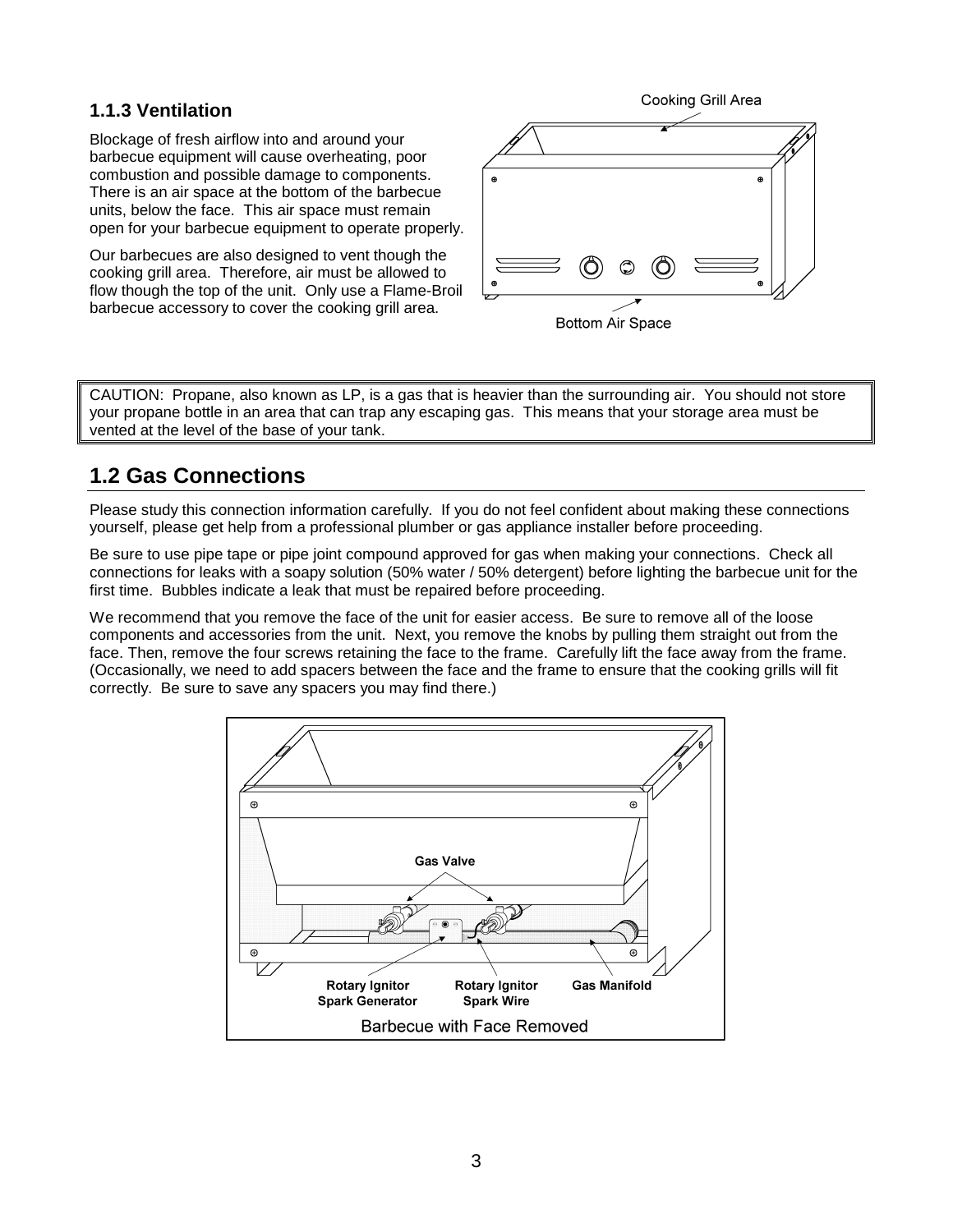#### **1.2.1 Permanent Gas Connection**

Standard 1/2 in. iron gas pipe is recommended to make the connection from your household gas supply to your barbecue equipment. A shut-off valve in the gas line is recommended for safety and convenience. If the barbecue unit is accessible to children, a shut-off valve with a removable key is highly recommended.



Stainless steel flexible connectors may be used for difficult locations. A 7/8 in. outside diameter connector is the recommended size. Smaller sizes may cause a gas flow restriction. This problem is usually indicated by a whistling sound in the gas line, and not enough heat available for cooking. The barbecue manifold will require a 1/2 in. female end fitting.

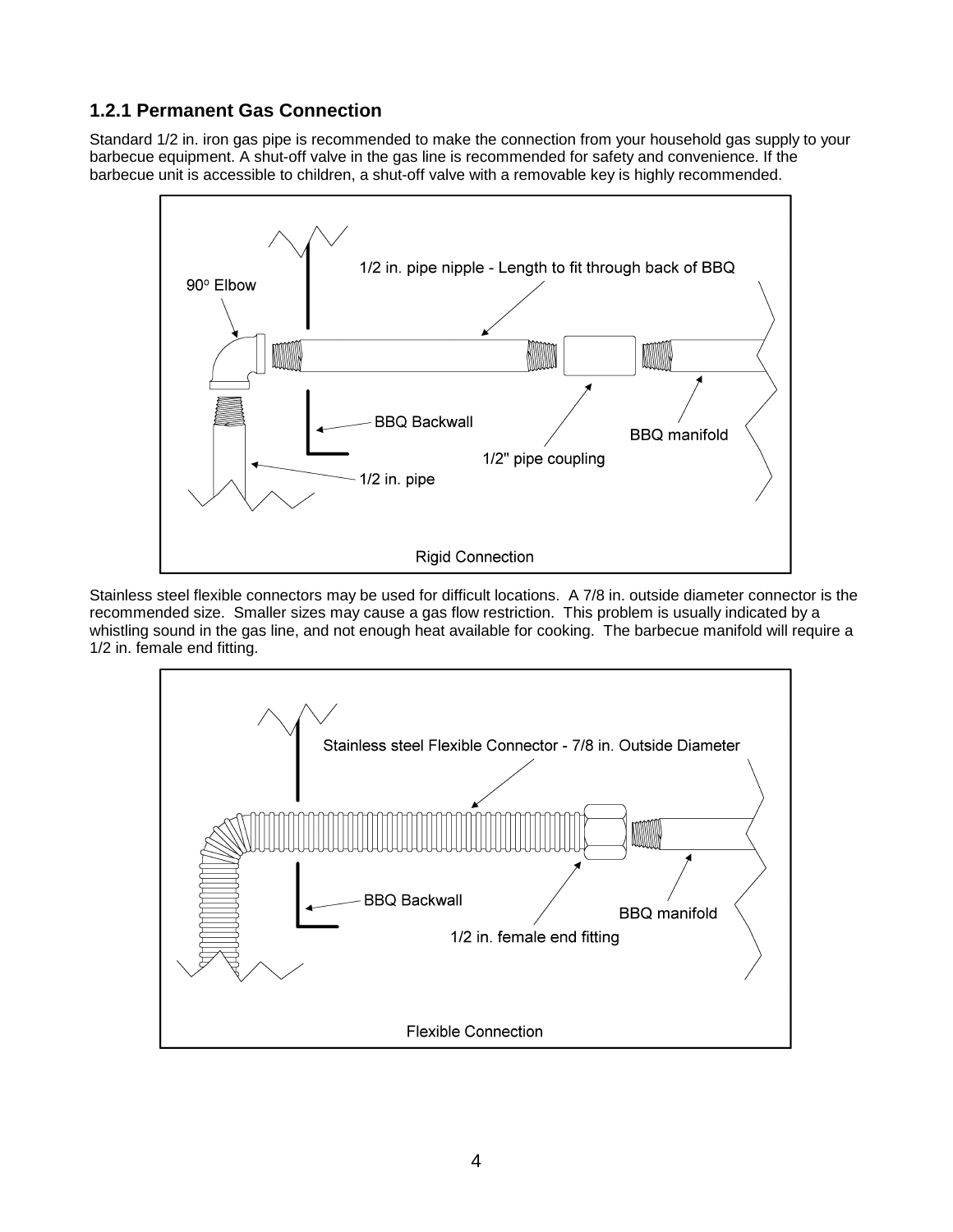#### **1.2.2 Propane (LP) Bottle Connection**

You must use a fuel pressure regulator with your propane bottle because the gas is stored under pressure. We recommend using iron gas pipe to extend outside of the body of your unit before connecting to the hose and regulator.



CAUTION: Propane, also known as LP, is a gas that is heavier than the surrounding air. You should not store your propane bottle in an area that can trap any escaping gas. This means that your storage area must be vented at the level of the base of your tank.

## **1.3 Natural Gas to Propane (LP) Conversion**



Your barbecue equipment normally comes from the factory ready to use natural gas.

To use propane, you need to change the orifice on your gas valve(s). The orifice is on the end of the valve opposite from the stem where the control knob mounts.

You will need to slide the venturi air shutter from over the orifice, and move it out of the way. Using a 1/4 inch wrench, remove the natural gas orifice and replace it with the LP orifice that came with your equipment. Replace the venturi by sliding the air shutter back over the orifice end of the valve.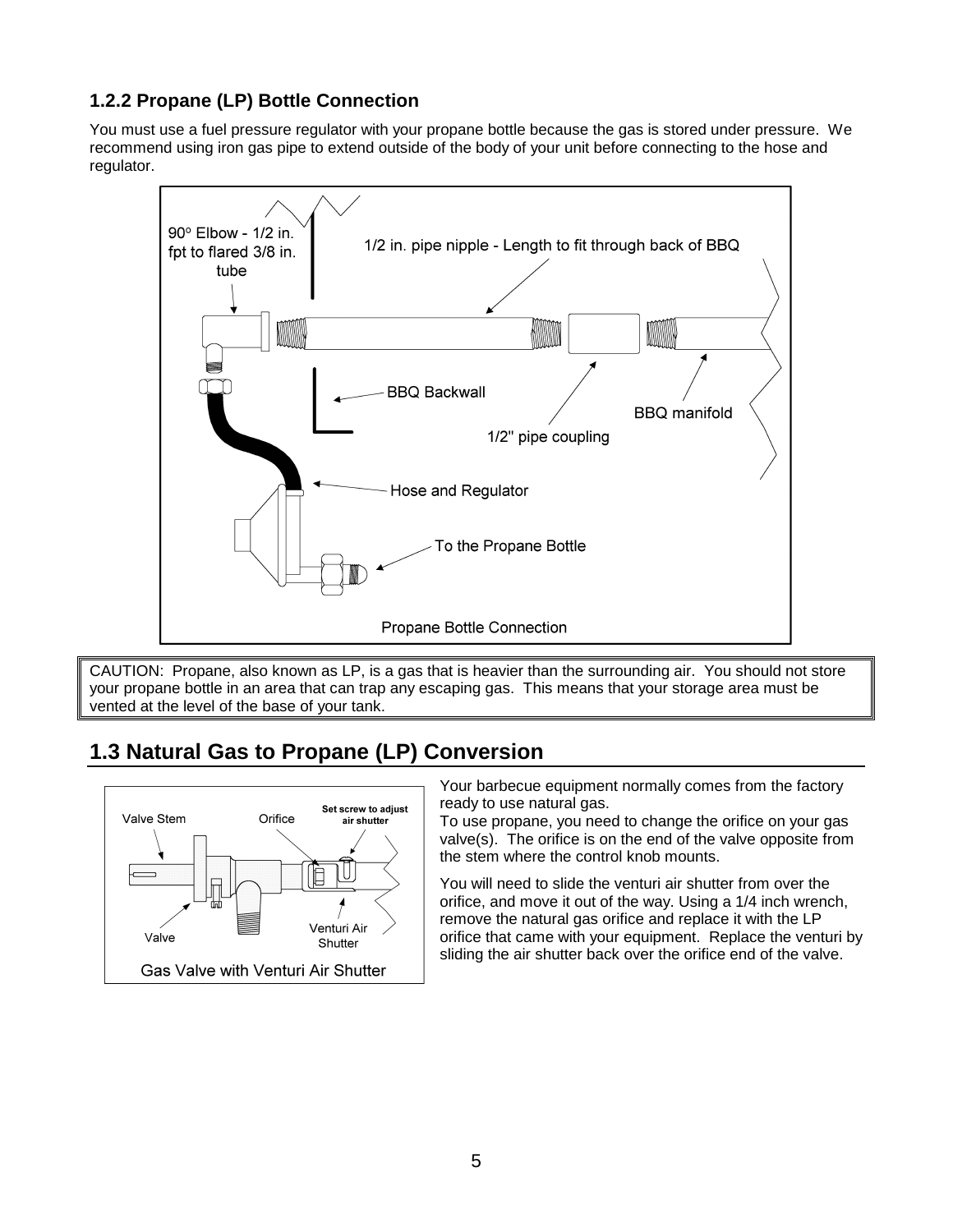## **1.4 Adjusting the Fuel Mixture**

After you have completed your gas connections, you should check for the proper fuel and air mixture. (Please

remember to check all of the gas connections for leaks with a 50/50 soap bubble solution.) With the face removed, temporarily replace the control knobs. Turn the gas on and light the BBQ. (See the lighting instructions in the Operation section.) If the flames burn with a slightly yellow tip, and do not lift from the burner ports, no further adjustment is necessary.

To adjust combustion, loosen the air shutter set screw. For excessive yellow flame, you turn the air shutter to increase the air shutter opening. For flame that lifts off the burner ports, you turn air shutter to decrease the air shutter opening. After adjusting the fuel mixture, tighten the air shutter screw.



### **1.5 Finishing the Installation**





The briquet grate goes on the first shelf above the burner(s). The briquet grate is the single grill piece.

Then, the Broilettes are laid down. Flame-Broil barbecue units are equipped with stainless steel Broilettes. No rock is used with Broilettes. Your barbecue grill comes with sufficient Broilettes for efficient usage. It is not necessary for the Broilettes to cover the entire briquet grate. It is only important that the areas above the flames from the burners be covered.

Now, place the two cooking grills on the top shelf. If you purchased the oven accessory, place the oven in the top shelf, and the two cooking grills inside the oven.

You are ready to barbecue.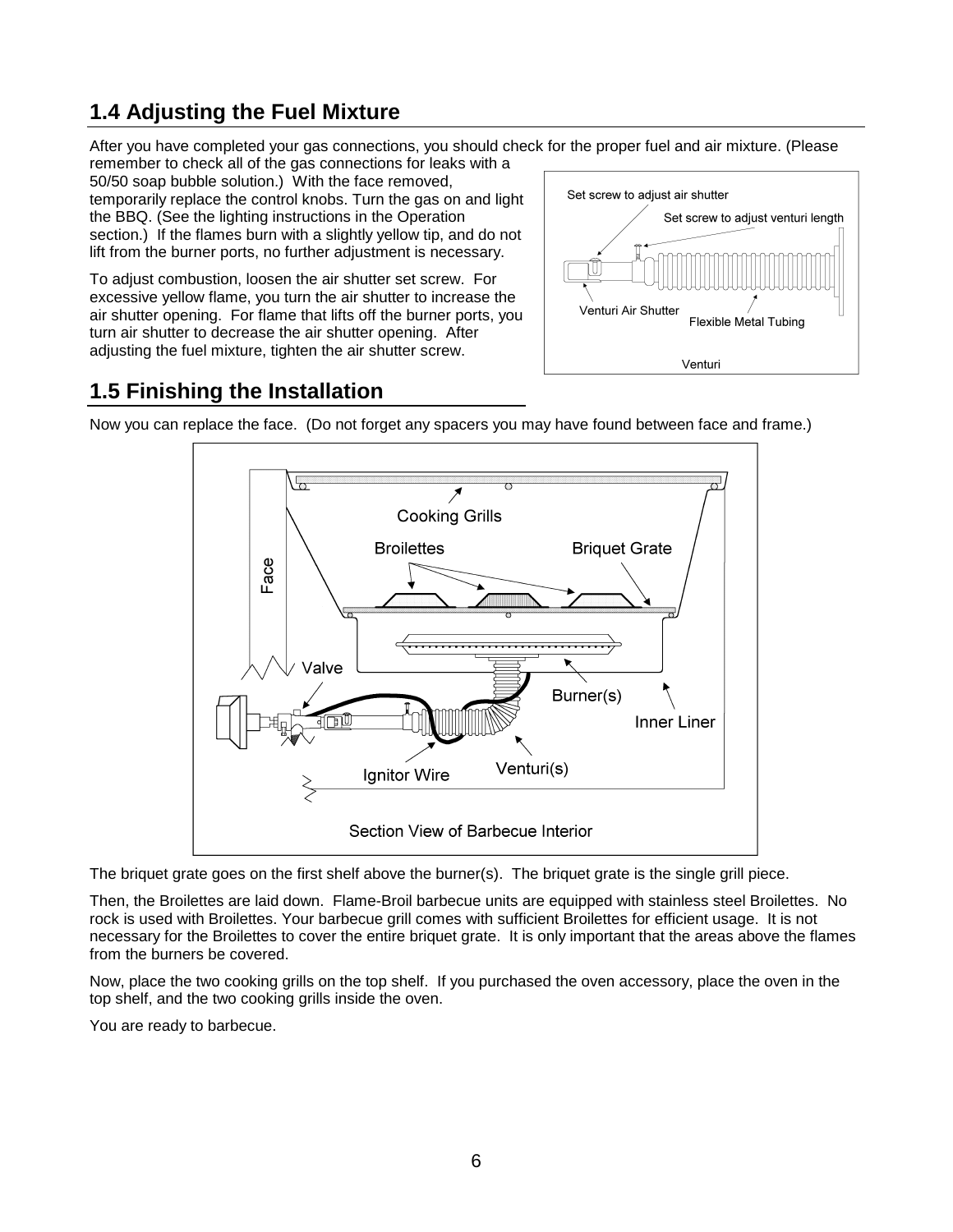# **2 Operation**

CAUTION: **Do not** leave your barbecue equipment unattended after the burner has been lit. Most fires and accidents occur when the unit has been left unattended while the flame is burning.

## **2.1 Lighting the Burner**



Your barbecue equipment will have several knobs on the face for controlling the gas and lighting the gas. The gas control knobs are labeled "PUSH TO TURN" in the center, "OFF" at the twelve o'clock position, "HIGH" at the three o'clock position and "MED LOW" at the six o'clock position. The rotary ignitor knobs are the smaller knobs with the directional arrows.

The gas control knob has a "click" stop at "OFF" position. To start the gas, the knob is depressed and turned counterclockwise to the "HIGH" position. There is another "click" stop at the "HIGH" position. To shut the gas off, depress the knob and turn clockwise to the "OFF" position.

The rotary ignitor generates a spark as you turn the knob, and

this spark lights the gas. It is very important to only turn the rotary ignitor knob **clockwise**, in the direction of the arrows. You will damage the ignitor by turning the knob in the opposite direction.

#### **2.1.1 To light the burner with the rotary ignitor**

Turn the gas on and immediately begin turning the rotary ignitor knob. If the burner does not light after a few turns of the ignitor knob, turn off the gas. Allow any gas to dissipate for a few minutes. Repeat this lighting procedure.

If the unit still does not light, use the trouble-shooting section on lighting. If you have determined that the ignitor is not functioning, you may use a match for lighting until you have a chance to clean or replace the ignitor.

#### **2.1.2 To light the burner with a match,**

**Strike the match first**. Drop the lit match into the unit, close to the burner's edge. Make sure the match stays lit, and turn on the gas. The burner should light within 5 seconds of turning on the gas. If the burner does not light, turn off the gas. Use the trouble-shooting section to check for an obstruction in your gas supply.

If you still cannot light the burner, please contact us for help.

### **2.2 Adjusting the Flame**

The highest flame setting is with the gas control knob set at the "HIGH" position. To adjust to a lower flame, depress the gas control knob and turn counterclockwise. The lowest flame setting is at the "MED LOW" position. The flame will adjust between these two settings.

To turn off the flame, depress the gas control knob and turn clockwise to the "OFF" position.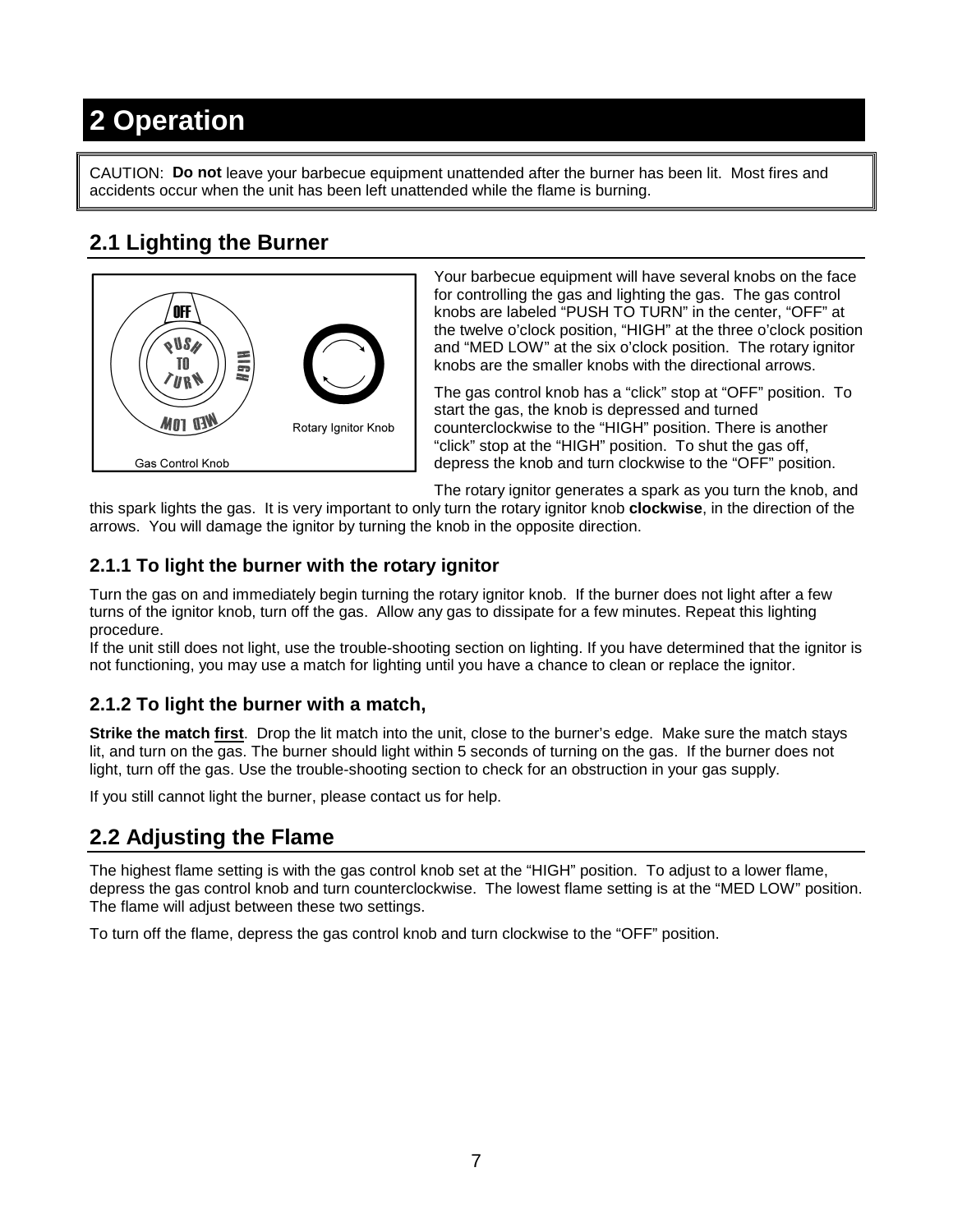### **2.3 Trouble-shooting**

Here are some of the common problems that sometimes occur with gas barbecue equipment. If these solutions do not solve your problem, please contact us for help.

#### **2.3.1 It won't light.**

There are two possible reasons for the unit not to light.

a) The rotary ignitor isn't sparking.

With the gas shut off, watch the electrode tip inside the gas collector box while turning the ignitor knob. It may be necessary to use a small hand mirror to see inside the collector box. A spark should jump from the electrode tip to the inner roof of the collector box.

If there is no spark, follow the maintenance procedure for the rotary ignitor.

b) The gas is not reaching the ignitor collection box or the burner(s).

There is an obstruction somewhere in the gas supply.

- Check that the source of your gas supply is turned on at your shut-off valve or your propane bottle.
- Check for any blockage of the gas control valve, or the venturi and burner. Follow the maintenance procedure on cleaning the valve(s), burner(s) and venturi(s).
- Check for any restriction in your gas supply lines. A common problem is to use a pipe or flexible connector with a smaller diameter than recommended when installing the gas connections. Review the gas connection instructions in the Installation section.

#### **2.3.2 It won't get hot.**

a) The LP gas valve orifice is being used when the barbecue equipment is burning natural gas.

The table on the left gives the drill size of the holes in the orifice(s). If you do not have a drill set to test your orifice(s), try comparing all of the orifices that came with your equipment. The hole in the natural gas orifice(s) is larger than the hole in the LP orifice(s). If your barbecue equipment is burning natural gas, the orifice(s) with the larger holes should be installed in the gas control valve(s).

- b) An obstruction is partially blocking the gas supply to the burner(s).
	- Check that the source of your gas supply is turned on at your shut-off valve or your propane bottle.
	- Check for any blockage of the gas control valve, or the venturi and burner. Follow the maintenance procedure on cleaning the valve(s), burner(s) and venturi(s).
	- Check for any restriction in your gas supply lines. A common problem is to use a pipe or flexible connector with a smaller diameter than recommended when installing the gas connections. Review the gas connection instructions in the Installation section.



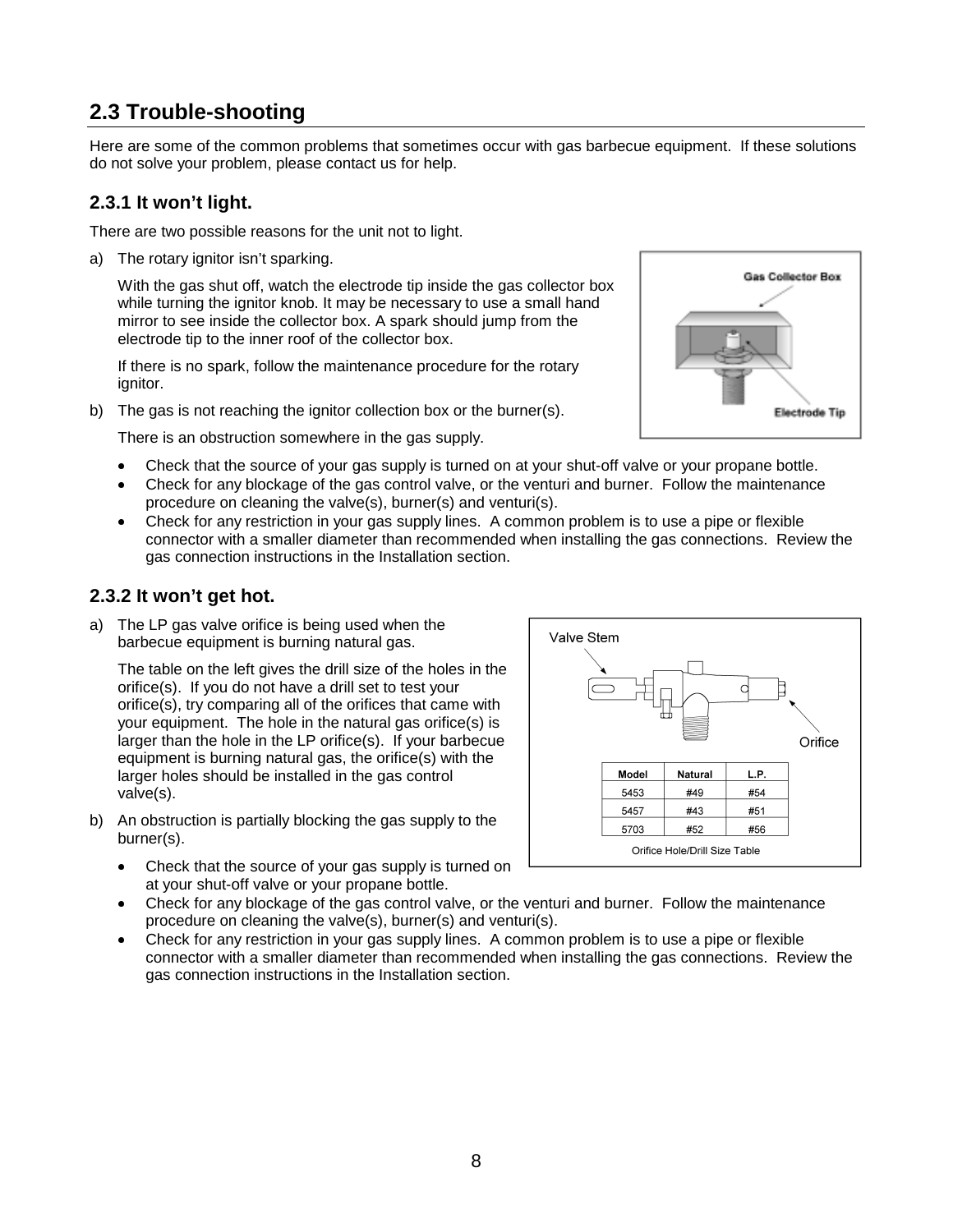#### **2.3.3 It gets too hot.**

The natural gas valve orifice is being used when the barbecue equipment is burning LP (propane) gas. The table on the left gives the drill size of the holes in the orifice(s). If you do not have a drill set to test your orifice(s), try comparing all of the orifices that came with your equipment. The hole in the natural gas orifice(s) is larger than the hole in the LP orifice(s). If your barbecue equipment is burning LP (propane) gas, the orifice(s) with the smaller holes should be installed in the gas control valve(s).

#### **2.3.4 There is a whistling noise.**

There is a restriction in your gas supply lines. A common problem is to use a pipe or flexible connector with a smaller diameter than recommended when installing the gas



connections. Review the gas connection instructions in the Installation section.

#### **2.3.5 Flames around the gas control knob.**

This is known as a flashback fire. There is an obstruction in the venturi and/or the burner. This obstruction causes gas to back up and escape out the venturi air shutter where it ignites when you light the unit. Follow the maintenance procedure on cleaning the burner(s) and venturis.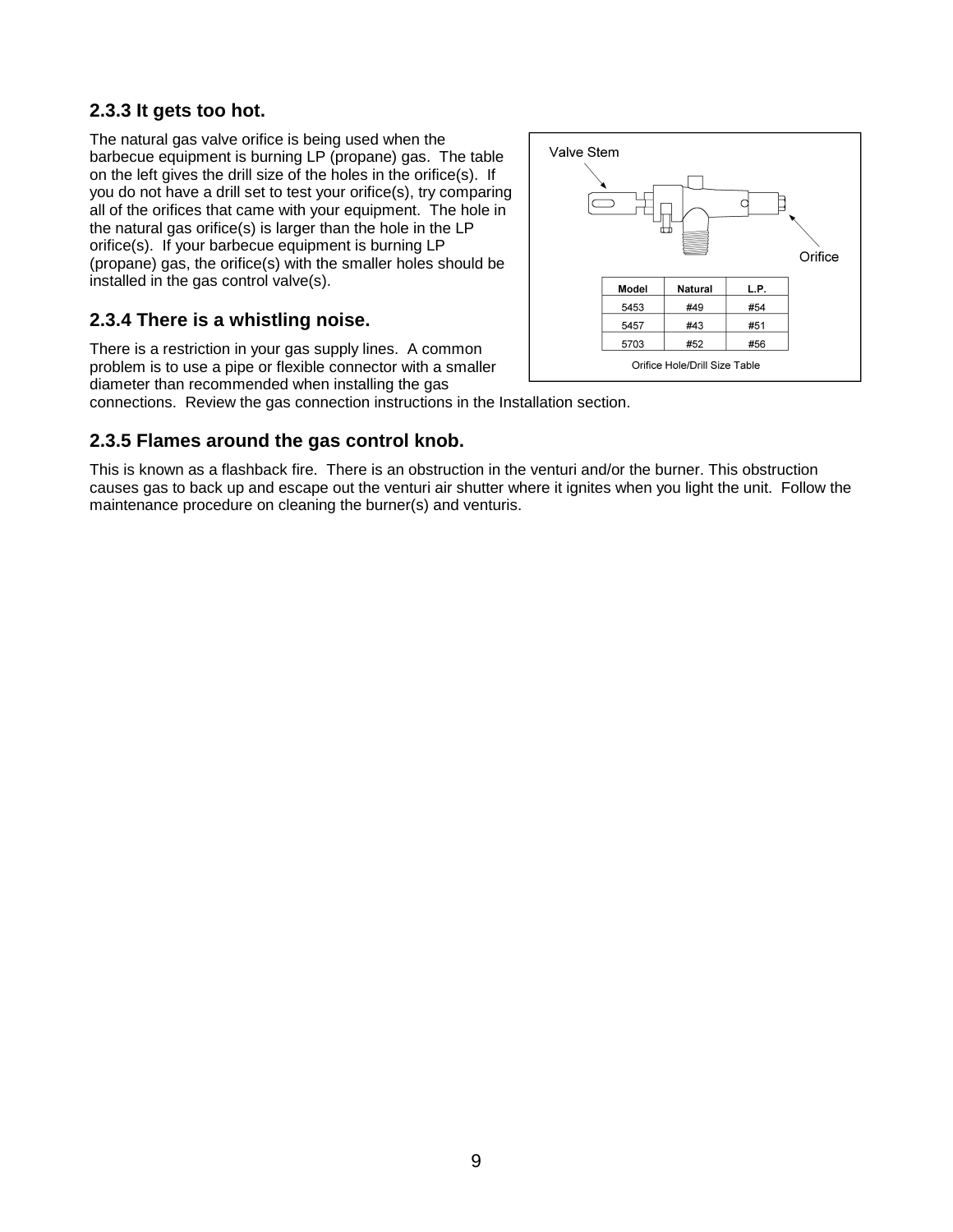## **3 Maintenance**

Periodic inspection and cleaning of your barbecue equipment will ensure its proper operation. The following checklist is recommended.

- Clean the cooking grills, broilettes and briquet grate.
- Clean the burner(s), venturis and valves.
- Clean the grill interior.
- Check the rotary ignitor.
- Reassemble and test.

If you live in an area where inclement weather prevents you from using your barbecue equipment during certain times of the year, it is a good idea to remove and store the unit. This practice will extend the life of your equipment and its components. If you cannot remove the unit, try to cover it completely from the elements.

## **3.1 Preparation**

Always shut off the gas supply at the source before doing any maintenance or repairs.

Many parts will have a greasy film or rusty residue. Wear protective clothing and protect the area around the barbecue equipment.

Before removing any components, have a notebook handy to keep notes on the order and placement of the parts.

You will need:

- Bucket or small tub
- Wire brush
- Steel wool or nylon pad

Fine sandpaper or emery cloth

- Philips screwdriver 1/4 inch wrench
- 
- Putty knife or scraper
- Strong detergent or degreaser
- Toothpick or small piece of wire  $\bullet$ Rubbing Alcohol

## **3.2 Clean the Cooking Grills, Broilettes and Briquet Grate**

Cooking grills are most efficiently and easily cleaned on an ongoing basis by simply pre-heating the grill on high for 10 minutes before each use. After heating, scrubbing with a brass bristle brush to remove the loose residue, and then carefully wipe down with a wet paper towel.

**Tip** - Coating the cooking grills with vegetable oil before cooking helps prevent the food from sticking and makes cleaning easier.

For a thorough cleaning, remove and inspect the cooking grills. If you find broken welds or excessive rust, you may opt to replace the grills. If the cooking grills are not too badly deteriorated, soak in a hot soapy water solution

to loosen accumulated grease (a degreaser may also be used), then scrub with a steel wool pad or a stiff nylon pad. Rinse thoroughly and lightly coat with vegetable oil before use.



Next, remove and inspect the stainless steel Broilettes. Any badly deteriorated ones should be replaced. A light coating of rust is okay. Knock off any loose rust or deposits with a wire brush. You may wash them if you desire.

Finally, inspect the briquet grate. This component is subject to very high temperatures and will weaken and deteriorate over time. If the grate is very thin, or sags excessively, replace it with a new grate. Otherwise, knock off any loose rust and scale with a wire brush.

- Vegetable oil
- WD40 or similar lubricant
- Venturi spider brush (optional)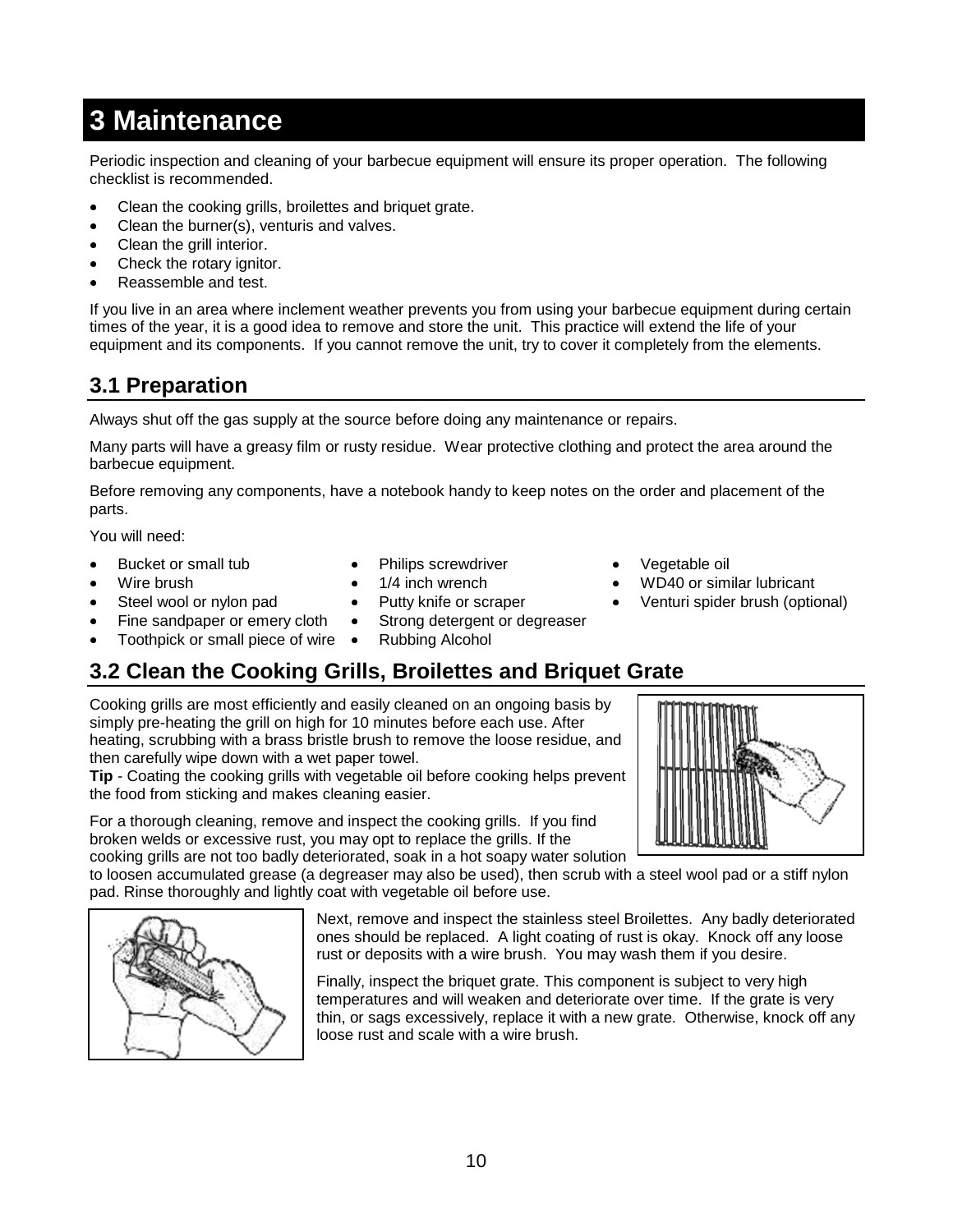## **3.3 Clean the Burner(s), Venturi(s) and Valve(s)**

At this point, you should remove the face of the unit for easier access. Remove the knobs by pulling them straight out from the face. Next, remove the four screws retaining the face to the frame. Carefully lift the face away from the frame. (Occasionally, we need to add spacers between the face and the frame to ensure that the cooking grills will fit correctly. Be sure to save any spacers you may find there.)

The wire, which connects the rotary ignitor generator to the collector box, is usually loosely wrapped around the venturi tube. This wire must be disconnected from the spark generator, and unwrapped from the venturi tube before the burner is removed.



Carefully remove the burner(s) from the inner lining

area. With the model #5457, you may need to pry back the clips that hold the burners to the liner. Lightly brush the burner with a wire brush to remove loose rust and scale. Inspect the burner for holes or split seams, and replace if necessary. If the burner passes inspection, next inspect the venturi.



The valves can now be checked. Temporarily slide the valve knobs back onto the valve stems. The knobs should depress, turn and release (pop up) freely. If they are sluggish, carefully spray a small amount of WD40 or similar lubricant onto the valve stem area. Work knobs a few times to distribute the lubricant. Valves that bind severely should be replaced.

Small insects can also block the valve orifice, which will restrict gas flow. Debris in the gas supply lines may also clog these tiny holes. So, remove the hex head orifice with a 1/4 inch wrench, and make sure the hole is completely clean. Also, check the inner portion of the valve from where the orifice was removed. Debris can be removed

**IT IS EXTREMELY IMPORTANT** to clean the venturi tubes of any obstructions, such as spider or insect webs, etc. A small web can block the gas flow and cause poor burner performance or a flashback fire. A flexible spider brush is the best tool for cleaning the venturi tubes. Special care should be taken to make sure the brush passes through the entire venturi tube, all the way to the burner.

If a spider brush is not available, you may flush out the venturi with a strong flow of water from a garden hose. Pay special attention to how the water exits the burner port holes, as clogged holes are easily spotted. Clogged holes can be opened with an awl or piece of wire. Clogged holes can cause a grill to have hot and cold spots because of uneven flame characteristics.



with a small piece of wire or toothpick. Re-install orifices and tighten.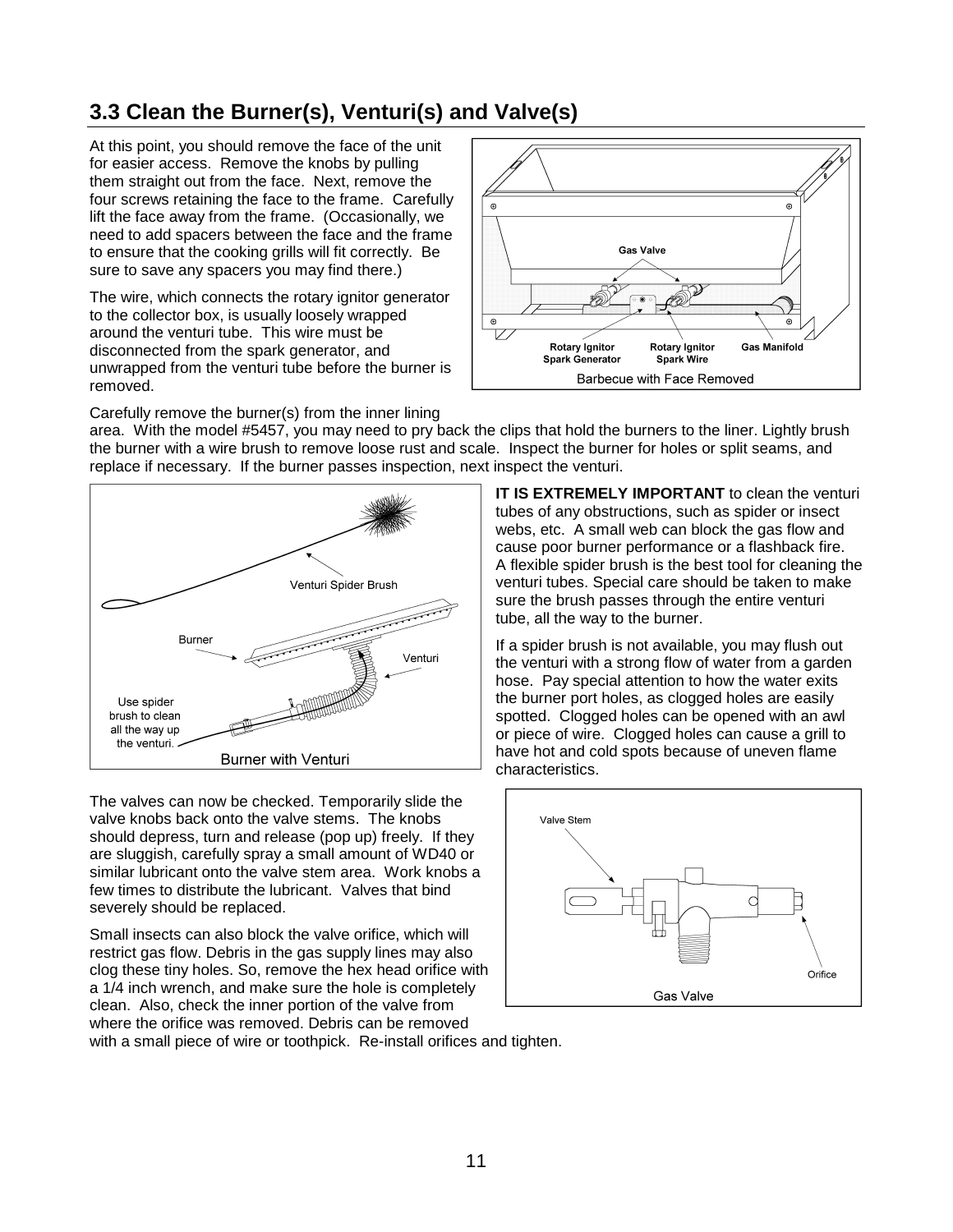## **3.4 Clean the Grill Interior**

First, protect the ignitor collector box with the electrode by covering it with a protective cloth or plastic, or aluminum foil.

Secondly, scrape off heavy grease or cooking debris accumulation with a putty knife or scraper. You can vacuum this debris with a shop vacuum cleaner, or brush it through the holes in the burner tray, at the bottom of the liner, onto the drip tray. When you are done, you should remove and dump the contents of the drip tray.

Lastly, scrub the interior with a strong detergent solution (a degreaser may also be used). Rinse, and let dry. Remove protective covers installed earlier.



### **3.5 Check the Rotary Ignitor**



The ignitor sends a high voltage along the wire to the ignitor electrode inside the collector box. The collector box collects a quantity of gas, which a spark lights.

Grease, dirt and/or rust on the electrode or the collector box can prevent the electrode from sparking. Clean any dirt and grease with alcohol. Remove any rust by lightly sanding with emery cloth or fine sandpaper.

Check that the electrode insulation isn't cracked or broken, and replace if it is. Cracks collect moisture that keeps the spark from getting to the electrode. It is normal for the wire to fit loosely in the porcelain.

Check the ignitor wire for abrasions, cuts or burns in the insulation. Also, check that the wire is not broken inside the insulation. Replace if you find any of these problems. Check the wire connections for corrosion or looseness. Clean or tighten as needed.

### **3.6 Reassemble and Test**

Reinstall the burner(s). Slide the venturi air shutter back over the orifice end of the valves. Re-wrap the ignitor wire around the venturi and restore its connections. Turn the ignitor knob while watching the connections from the underside of the grill to assure the spark isn't jumping from a connection to the grill body. Then, turn the ignitor knob while watching the inside of the collector box to assure that the spark is jumping from the electrode to the inner roof of the collector box. It may be necessary to use a small hand mirror to see inside the collector box.

Turn on the gas supply, and test light the burner(s). Review the section on adjusting the fuel mixture, and check your flame.

Now you can replace the face. (Do not forget any spacers you may have found between face and frame.)



Replace the briquet grate and the broilettes. Distribute the broilettes evenly in the areas on the briquet grate surface above the flames from the burners. This will help the grill cook at an overall even temperature.

Finally, you can replace the cooking grills. If you purchased the oven accessory, place the oven in the top shelf, and the two cooking grills inside the oven.